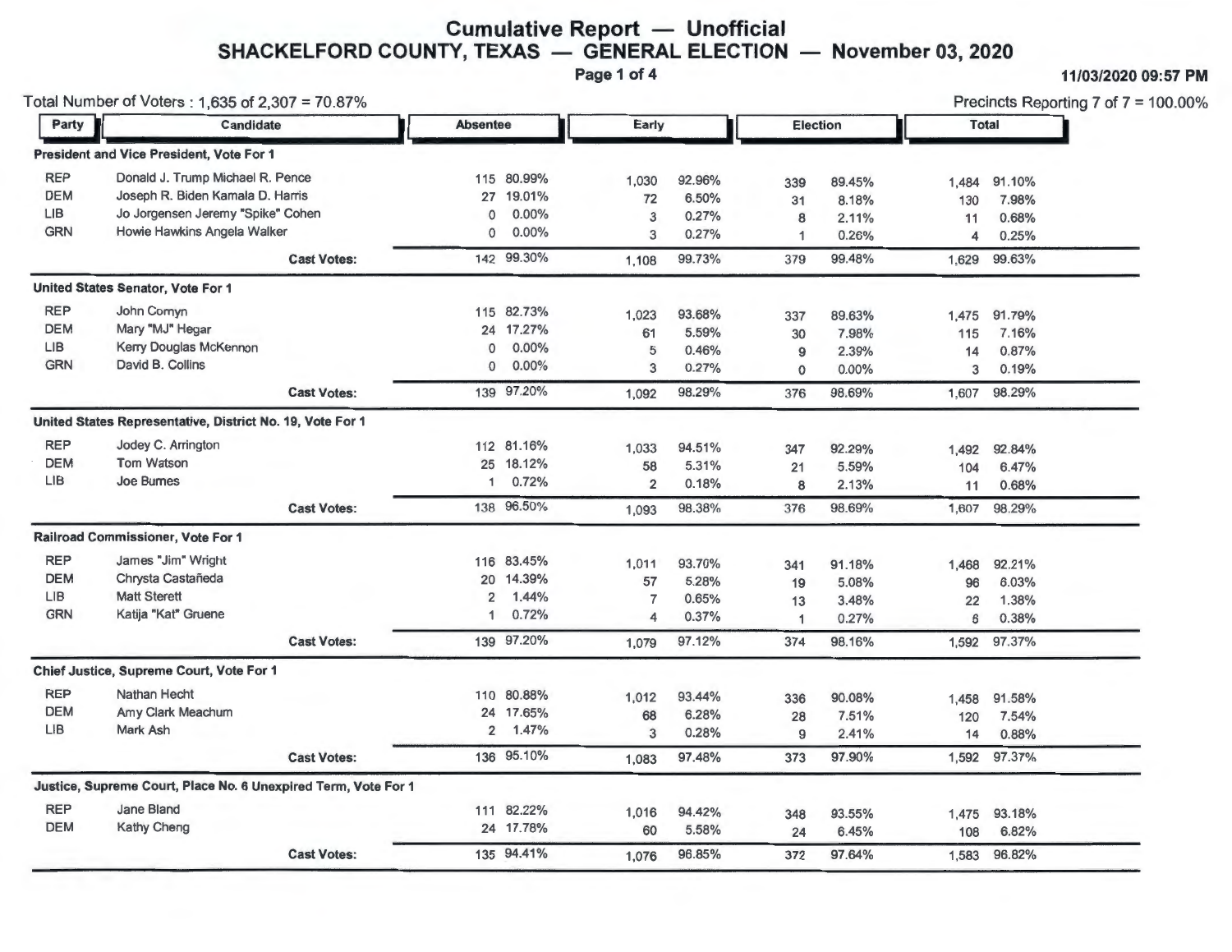# **Cumulative Report** - **Unofficial**   $SHACKELFORD COUNTY, TEXAS — GENERAL ELECTION — November 03, 2020$

Page 2 of 4 11/03/2020 09:57 PM

|            | Total Number of Voters: 1,635 of 2,307 = 70.87%               |                    |                          |             |       |          |                |         | Precincts Reporting 7 of $7 = 100.00\%$ |               |  |
|------------|---------------------------------------------------------------|--------------------|--------------------------|-------------|-------|----------|----------------|---------|-----------------------------------------|---------------|--|
|            | Candidate<br>Party                                            |                    | Early<br><b>Absentee</b> |             |       | Election |                |         | <b>Total</b>                            |               |  |
|            | Justice, Supreme Court, Place No. 7, Vote For 1               |                    |                          |             |       |          |                |         |                                         |               |  |
| <b>REP</b> | Jeff Boyd                                                     |                    |                          | 110 80.88%  | 1,013 | 93.80%   | 343            | 91.71%  | 1,466                                   | 92.20%        |  |
| <b>DEM</b> | <b>Staci Williams</b>                                         |                    |                          | 25 18.38%   | 64    | 5.93%    | 24             | 6.42%   | 113                                     | 7.11%         |  |
| LIB        | William Bryan Strange III                                     |                    | 1                        | 0.74%       | 3     | 0.28%    | $\overline{7}$ | 1.87%   | 11                                      | 0.69%         |  |
|            |                                                               | <b>Cast Votes:</b> |                          | 136 95.10%  | 1,080 | 97.21%   | 374            | 98.16%  | 1,590                                   | 97.25%        |  |
|            | Justice, Supreme Court, Place No. 8, Vote For 1               |                    |                          |             |       |          |                |         |                                         |               |  |
| <b>REP</b> | <b>Brett Busby</b>                                            |                    |                          | 112 83.58%  | 1,015 | 94.16%   | 339            | 90.64%  | 1,466                                   | 92.43%        |  |
| <b>DEM</b> | Gisela D. Triana                                              |                    |                          | 21 15.67%   | 60    | 5.57%    | 24             | 6.42%   | 105                                     | 6.62%         |  |
| <b>LIB</b> | <b>Tom Oxford</b>                                             |                    | 1                        | 0.75%       | 3     | 0.28%    | 11             | 2.94%   | 15                                      | 0.95%         |  |
|            |                                                               | <b>Cast Votes:</b> |                          | 134 93.71%  | 1,078 | 97.03%   | 374            | 98.16%  | 1,586                                   | 97.00%        |  |
|            | Judge, Court of Criminal Appeals, Place No. 3, Vote For 1     |                    |                          |             |       |          |                |         |                                         |               |  |
| <b>REP</b> | <b>Bert Richardson</b>                                        |                    |                          | 110 81.48%  | 1,010 | 94.13%   | 344            | 92.23%  | 1,464                                   | 92.60%        |  |
| <b>DEM</b> | <b>Elizabeth Davis Frizell</b>                                |                    |                          | 25 18.52%   | 63    | 5.87%    | 29             | 7.77%   | 117                                     | 7.40%         |  |
|            |                                                               | <b>Cast Votes:</b> |                          | 135 94.41%  | 1,073 | 96.58%   | 373            | 97.90%  |                                         | 1,581 96.70%  |  |
|            | Judge, Court of Criminal Appeals, Place No. 4, Vote For 1     |                    |                          |             |       |          |                |         |                                         |               |  |
| <b>REP</b> | Kevin Patrick Yeary                                           |                    |                          | 111 82.84%  | 1,009 | 94.21%   | 343            | 91.96%  | 1,463                                   | 92.71%        |  |
| <b>DEM</b> | <b>Tina Clinton</b>                                           |                    |                          | 23 17.16%   | 62    | 5.79%    | 30             | 8.04%   | 115                                     | 7.29%         |  |
|            |                                                               | <b>Cast Votes:</b> |                          | 134 93.71%  | 1,071 | 96.40%   | 373            | 97.90%  |                                         | 1,578 96.51%  |  |
|            | Judge, Court of Criminal Appeals, Place No. 9, Vote For 1     |                    |                          |             |       |          |                |         |                                         |               |  |
| <b>REP</b> | <b>David Newell</b>                                           |                    |                          | 110 82.09%  | 1,010 | 94.13%   | 345            | 92.49%  |                                         | 1,465 92.72%  |  |
| <b>DEM</b> | <b>Brandon Birmingham</b>                                     |                    |                          | 24 17.91%   | 63    | 5.87%    | 28             | 7.51%   | 115                                     | 7.28%         |  |
|            |                                                               | <b>Cast Votes:</b> |                          | 134 93.71%  | 1,073 | 96.58%   | 373            | 97.90%  |                                         | 1,580 96.64%  |  |
|            | Member, State Board of Education, District No. 15, Vote For 1 |                    |                          |             |       |          |                |         |                                         |               |  |
| <b>REP</b> | Jay Johnson                                                   |                    |                          | 111 82.22%  | 1,012 | 94.58%   | 344            | 92.23%  | 1,467                                   | 92.97%        |  |
| <b>DEM</b> | John Betancourt                                               |                    |                          | 24 17.78%   | 58    | 5.42%    | 29             | 7.77%   | 111                                     | 7.03%         |  |
|            |                                                               | <b>Cast Votes:</b> |                          | 135 94.41%  | 1,070 | 96.31%   | 373            | 97.90%  |                                         | 1,578 96.51%  |  |
|            | State Senator, District No. 28, Vote For 1                    |                    |                          |             |       |          |                |         |                                         |               |  |
| <b>REP</b> | <b>Charles Perry</b>                                          |                    |                          | 121 100.00% | 1,022 | 100.00%  | 350            | 100.00% |                                         | 1,493 100.00% |  |
|            |                                                               | <b>Cast Votes:</b> |                          | 121 84.62%  | 1,022 | 91.99%   | 350            | 91.86%  |                                         | 1,493 91.31%  |  |
|            | State Representative, District No. 60, Vote For 1             |                    |                          |             |       |          |                |         |                                         |               |  |
| <b>REP</b> | <b>Glenn Rogers</b>                                           |                    |                          | 117 100.00% | 1,014 | 100.00%  | 349            | 100.00% |                                         | 1,480 100.00% |  |
|            |                                                               | <b>Cast Votes:</b> |                          | 117 81.82%  | 1,014 | 91.27%   | 349            | 91.60%  |                                         | 1,480 90.52%  |  |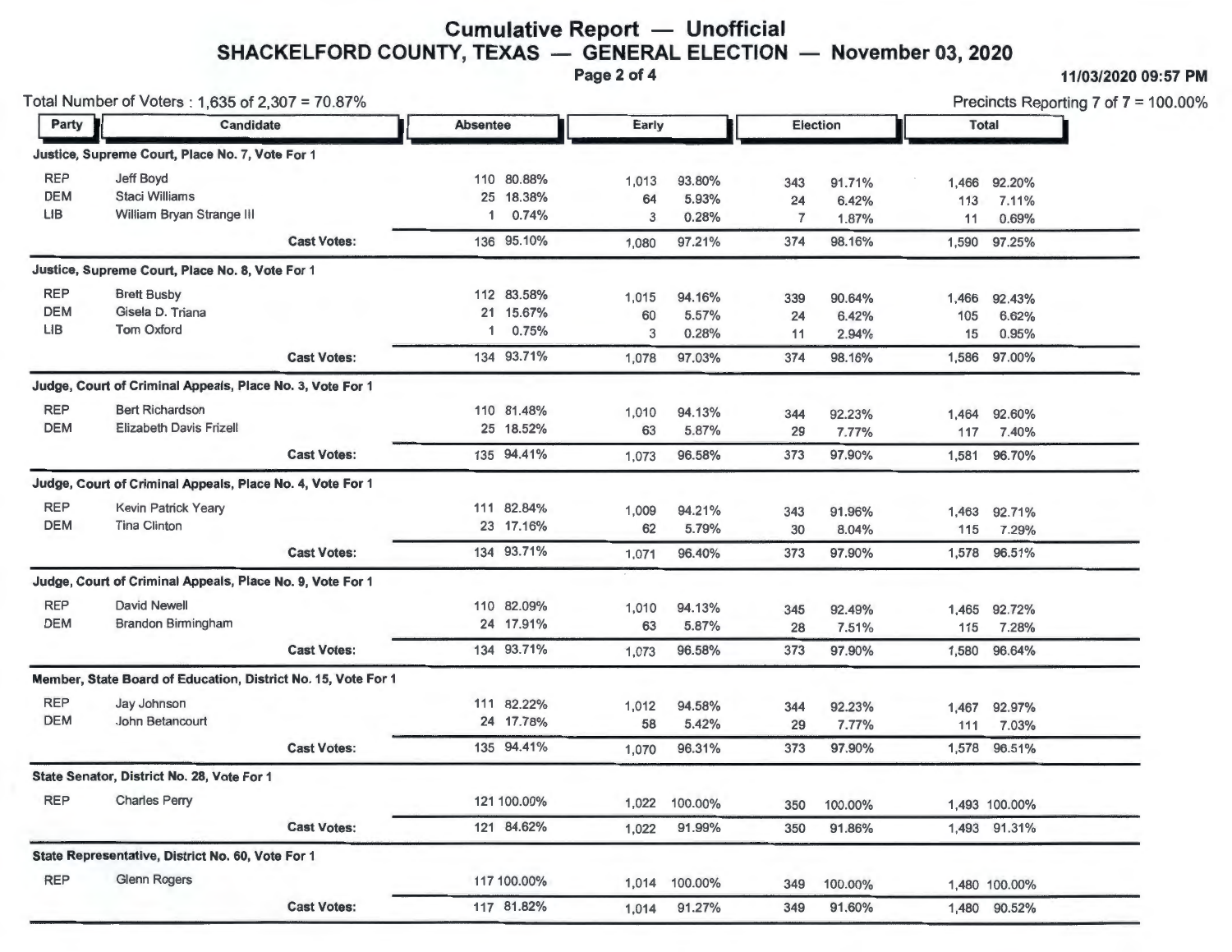## **Cumulative Report - Unofficial SHACKELFORD COUNTY, TEXAS — GENERAL ELECTION — November 03, 2020**

Page 3 of 4 11/03/2020 09:57 PM

|            | Total Number of Voters: 1,635 of 2,307 = 70.87%                                   |                    |                 |       | Precincts Reporting 7 of $7 = 100.00\%$ |                 |         |              |               |  |
|------------|-----------------------------------------------------------------------------------|--------------------|-----------------|-------|-----------------------------------------|-----------------|---------|--------------|---------------|--|
| Party      | Candidate                                                                         |                    | <b>Absentee</b> | Early |                                         | <b>Election</b> |         |              | <b>Total</b>  |  |
|            | Justice, 11th Court of Appeals District, Place No. 2, Vote For 1                  |                    |                 |       |                                         |                 |         |              |               |  |
| <b>REP</b> | <b>Bruce Williams</b>                                                             |                    | 114 100.00%     | 1,021 | 100.00%                                 | 353             | 100.00% |              | 1,488 100.00% |  |
|            |                                                                                   | <b>Cast Votes:</b> | 114 79.72%      | 1.021 | 91.90%<br>353                           | 92.65%          |         | 1,488 91.01% |               |  |
|            | Justice, 11th Court of Appeals District, Place No. 3 - Unexpired Term, Vote For 1 |                    |                 |       |                                         |                 |         |              |               |  |
| <b>REP</b> | W. Stacy Trotter                                                                  |                    | 111 100.00%     | 1,011 | 100.00%                                 | 353             | 100.00% |              | 1,475 100.00% |  |
|            |                                                                                   | <b>Cast Votes:</b> | 111 77.62%      | 1,011 | 91.00%                                  | 353             | 92.65%  |              | 1,475 90.21%  |  |
|            | District Attorney, 259th Judicial District, Vote For 1                            |                    |                 |       |                                         |                 |         |              |               |  |
| <b>REP</b> | Joe Edd Boaz                                                                      |                    | 115 100.00%     | 1,014 | 100.00%                                 | 352             | 100.00% |              | 1,481 100.00% |  |
|            |                                                                                   | <b>Cast Votes:</b> | 115 80.42%      | 1,014 | 91.27%                                  | 352             | 92.39%  |              | 1,481 90.58%  |  |
|            | <b>County Attorney, Vote For 1</b>                                                |                    |                 |       |                                         |                 |         |              |               |  |
| <b>REP</b> | Rollin N. Rauschl                                                                 |                    | 109 100.00%     | 988   | 100.00%                                 | 344             | 100.00% |              | 1,441 100.00% |  |
|            |                                                                                   | <b>Cast Votes:</b> | 109 76.22%      | 988   | 88.93%                                  | 344             | 90.29%  |              | 1,441 88.13%  |  |
|            | Sheriff / Tax Assessor-Collector, Vote For 1                                      |                    |                 |       |                                         |                 |         |              |               |  |
| <b>REP</b> | Edward "Ed" Miller                                                                |                    | 106 100.00%     | 970   | 100.00%                                 | 334             | 100.00% |              | 1,410 100.00% |  |
|            |                                                                                   | <b>Cast Votes:</b> | 106 74.13%      | 970   | 87.31%                                  | 334             | 87.66%  |              | 1,410 86.24%  |  |
|            | County Commissioner, Precinct No. 1, Vote For 1                                   |                    |                 |       |                                         |                 |         |              |               |  |
| <b>REP</b> | <b>Steve Riley</b>                                                                |                    | 32 100.00%      | 266   | 100.00%                                 | 42              | 100.00% |              | 340 100.00%   |  |
|            |                                                                                   | <b>Cast Votes:</b> | 32 80.00%       | 266   | 90.78%                                  | 42              | 95.45%  |              | 340 90.19%    |  |
|            | County Commissioner, Precinct No. 3, Vote For 1                                   |                    |                 |       |                                         |                 |         |              |               |  |
| <b>REP</b> | Lanham Martin                                                                     |                    | 34 100.00%      | 227   | 100.00%                                 | 92              | 100.00% |              | 353 100.00%   |  |
|            |                                                                                   | <b>Cast Votes:</b> | 34 77.27%       | 227   | 89.02%                                  | 92              | 84.40%  | 353          | 86.52%        |  |